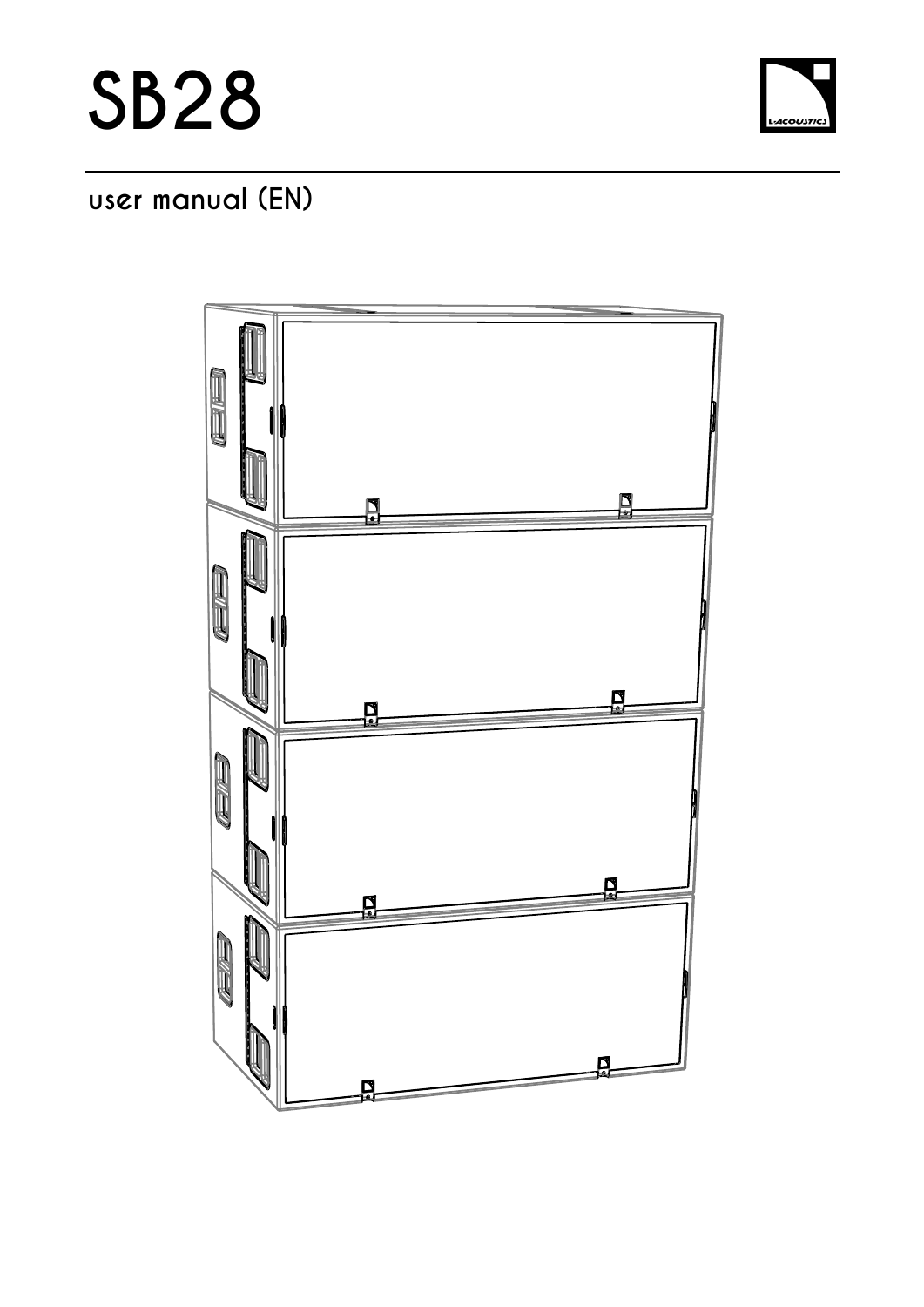# SB28 SUBWOOFER USER MANUAL

VERSION 3.0

### **Document reference: SB28\_UM\_EN\_3.0 Distribution date: March 30, 2017**

**©2017 L-ACOUSTICS®. All rights reserved. No part of this publication may be reproduced or transmitted in any form or by any means without the express written consent of the publisher.**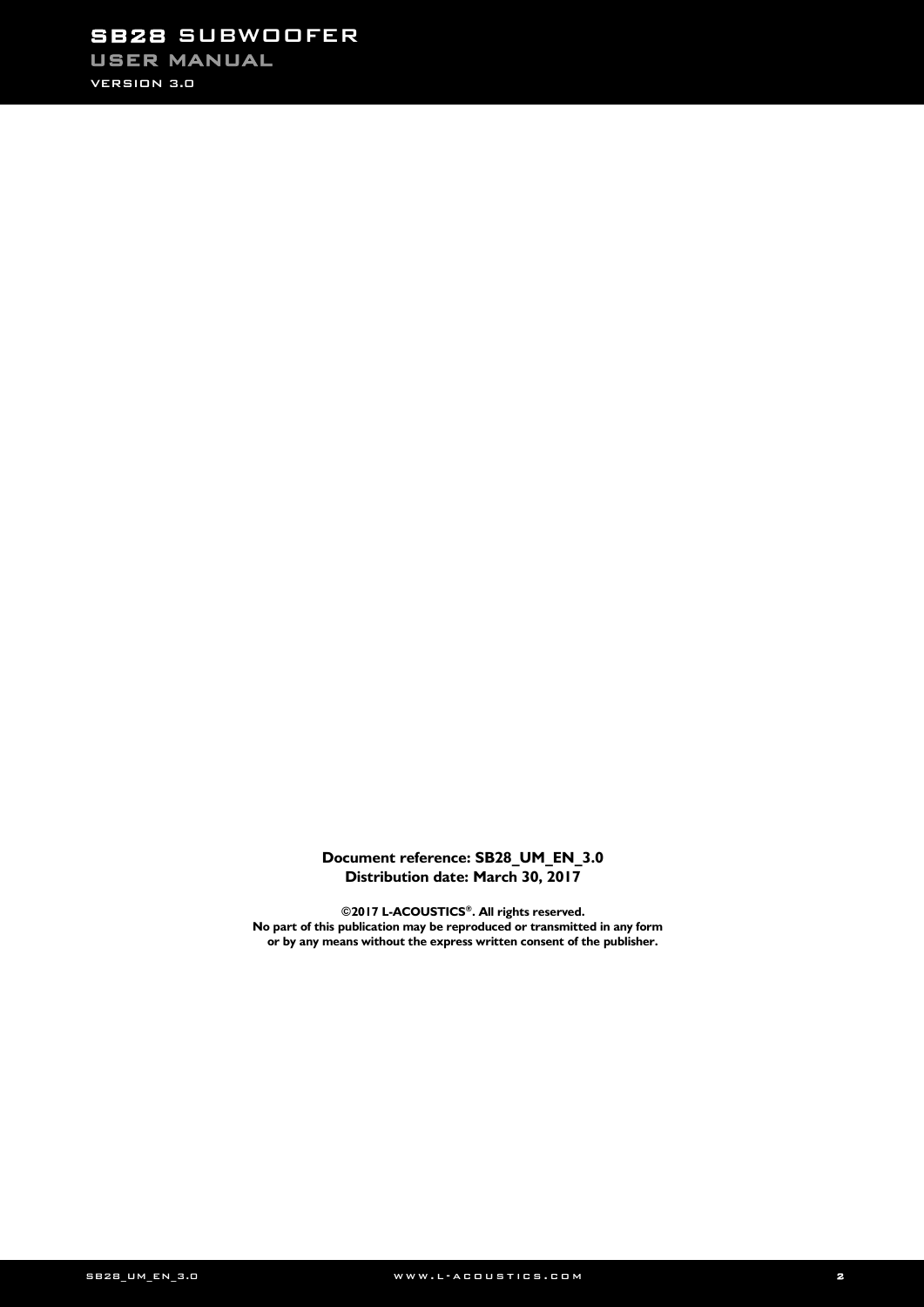

# <span id="page-2-0"></span>SAFETY INSTRUCTIONS

- **1. Read this manual**
- **2. Heed all SAFETY INSTRUCTIONS as well as DANGER and OBLIGATION warnings**
- **3. Never incorporate equipment or accessories not approved by L-ACOUSTICS®**
- **4. Read all the related PRODUCT INFORMATION documents before exploiting the system** The product information document is included in the shipping carton of the related system component.
- **5. Read the RIGGING MANUAL before installing the product** Use the rigging elements described in the rigging manual and follow the associated procedures.

### **6. Beware of sound levels**

Do not stay within close proximity of loudspeakers in operation and consider wearing earplugs. Loudspeaker systems are capable of producing very high sound pressure levels (SPL) which can instantaneously lead to permanent hearing damage to performers, production crew and audience members. Hearing damage can also occur with prolonged exposure to sound: 8 h at 90 dB(A), 30 min at 110 dB(A), less than 4 min at 130 dB(A).

## <span id="page-2-1"></span>**SYMBOLS**

The following symbols are used in this document:



### **DANGER**

This symbol indicates a potential risk of harm to an individual or damage to the product. It can also notify the user about instructions that must be strictly followed to ensure safe installation or operation of the product.



## **OBLIGATION**

This symbol notifies the user about instructions that must be strictly followed to ensure proper installation or operation of the product.



### **INFORMATION**

This symbol notifies the user about complementary information or optional instructions.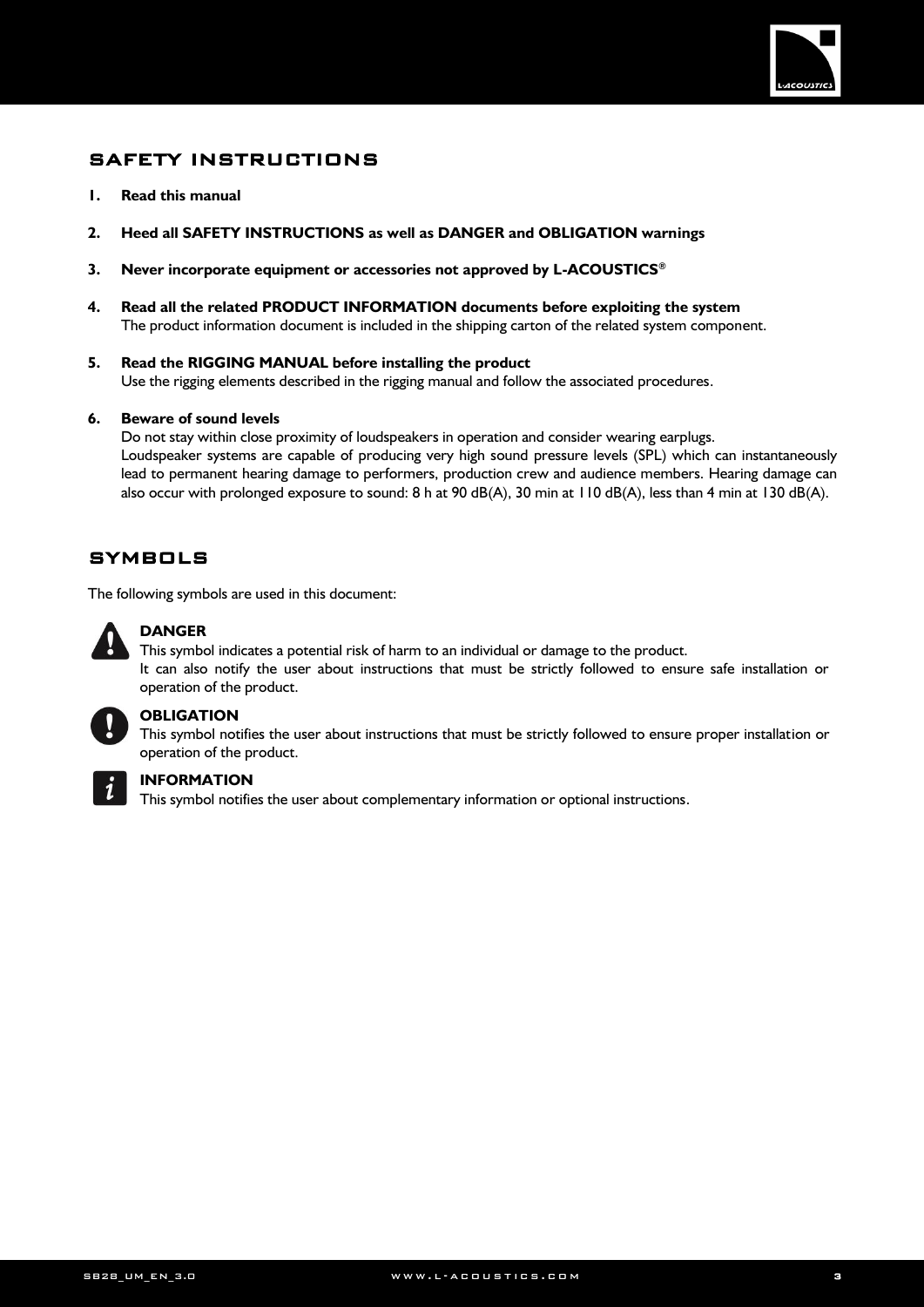### <span id="page-3-0"></span>CONTENTS

|              | <b>SAFETY INSTRUCTIONS</b>                               | 3  |
|--------------|----------------------------------------------------------|----|
|              | <b>SYMBOLS</b>                                           | 3  |
|              | <b>CONTENTS</b>                                          | 4  |
|              | <b>WELCOME TO L-ACOUSTICS®</b>                           | 4  |
| $\mathbf{I}$ | <b>SB28 HIGH POWER SUBWOOFER</b>                         | 4  |
| $\mathbf{2}$ | <b>SYSTEM COMPONENTS</b>                                 | 5  |
| 2.1          |                                                          |    |
| 2.2          |                                                          |    |
| 2.3          |                                                          |    |
| 3            | <b>OPERATING MODES</b>                                   |    |
| 3.1          |                                                          |    |
| 3.2          |                                                          |    |
| 4            | <b>LOUDSPEAKER CONNECTION</b>                            | 8  |
|              | <b>APPENDIX A: PRESET DESCRIPTION</b>                    | 9  |
|              |                                                          |    |
|              |                                                          |    |
|              | <b>APPENDIX B: SPECIFICATIONS FOR LOUDSPEAKER CABLES</b> | 9  |
|              | <b>APPENDIX C: SPECIFICATIONS</b>                        | 10 |

# <span id="page-3-1"></span>WELCOME TO L-ACOUSTICS®

Thank you for choosing the L-ACOUSTICS® **SB28** subwoofer enclosure.

This document contains essential information on using the system properly. Carefully read this document in order to become familiar with the system.

**As part of a continuous evolution of techniques and standards, L-ACOUSTICS® reserves the right to change the specifications of its products and the content of its documents without prior notice.**

Please check the L-ACOUSTICS® web site on a regular basis to download latest updates for documents and software: [www.l-acoustics.com.](http://www.l-acoustics.com/arcsII)

### <span id="page-3-2"></span>1 SB28 HIGH POWER SUBWOOFER

The SB28 contains two 18'' direct radiating LF transducers integrated into a bass-reflex tuned enclosure. The specially designed 18'' transducers provide an exceptional cone excursion capability combined with low thermal compression even at the very highest operating levels. The progressive profile of vents allows laminar airflow and reduces turbulence noise. The combination of these characteristics provides a greatly improved +5 dB peak SPL output compared to the previous standards. The SB28 enclosure is made of first grade Baltic birch plywood to ensure maximum acoustical and mechanical integrity. The SB28 enclosure is exclusively driven and amplified by the LA8 amplified controller. This one ensures linearization, protection and optimization for the loudspeaker system in the different operating modes of the SB18, cardioid included.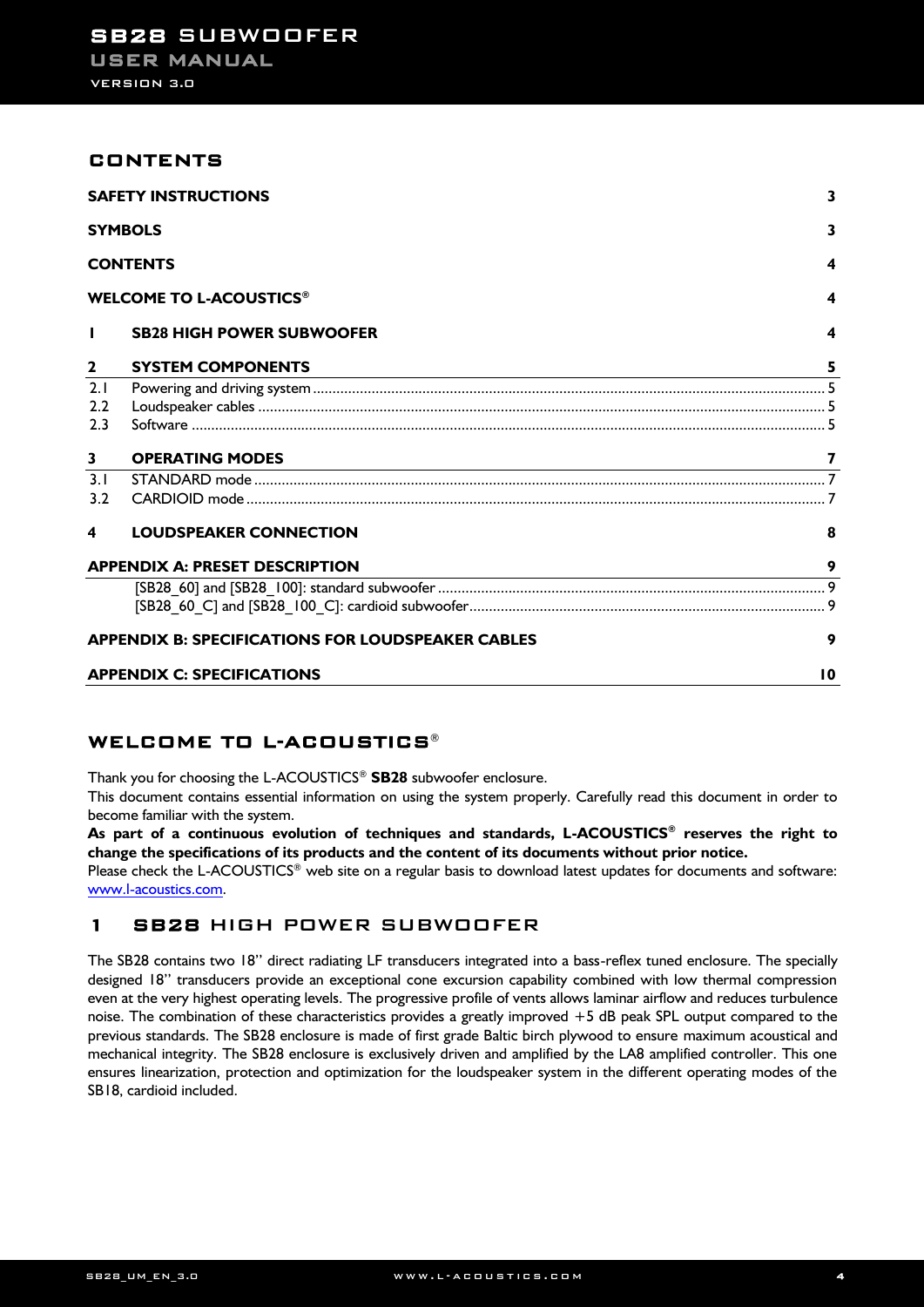

# <span id="page-4-0"></span>2 SYSTEM COMPONENTS

The system approach developed by L-ACOUSTICS**®** consists in offering a global solution that guarantee the highest and most predictable level of performance at any step of loudspeaker system deployment: modeling, installation and operation. A complete L-ACOUSTICS**®** system includes enclosures, amplified controllers, cables, rigging system and software applications. The main components of an L-ACOUSTICS**®** system that includes the SB28 subwoofer are:

### <span id="page-4-1"></span>**2.1 Powering and driving system**

LA8 Amplified controller with DSP library and networking capabilities

LA-RAK Touring rack containing three LA8, for mains, audio signals and network distribution



Refer to the **LA8** and the **LA-RAK user manual**.

### <span id="page-4-2"></span>**2.2 Loudspeaker cables**

| DO cables (DO.7, DO10, DO25)             | 8-point PA-COM® loudspeaker cables<br>respective lengths of 0.7m/2.3ft, 10m/32.8ft, and 25m/82ft                                                                                                            |  |  |  |  |
|------------------------------------------|-------------------------------------------------------------------------------------------------------------------------------------------------------------------------------------------------------------|--|--|--|--|
| <b>DO3WFILL</b>                          | Breakout cable for one 2-way active enclosure and two passive enclosures<br>$PA$ -COM® < 3 x SpeakON®                                                                                                       |  |  |  |  |
| DOSUB-LA8                                | Breakout cable for four passive enclosures<br>$PA$ -COM® < 4 x SpeakON®                                                                                                                                     |  |  |  |  |
| SP cables (SP.7, SP5, SP10, SP25)        | 4-point SpeakON® loudspeaker cables,<br>respective lengths of 0.7m/2.3ft, 5m/16.4ft, 10m/32.8ft and 25m/82ft                                                                                                |  |  |  |  |
| SP-YI                                    | Breakout cable for two passive enclosure<br>SpeakON® < $2 \times$ SpeakON®                                                                                                                                  |  |  |  |  |
| including modulation cables and network. | Information about the connection of the enclosures to the LA amplifiers is given in this document.<br>Refer to the LA8 and the LA-RAK user manual for detailed instructions about the whole cabling scheme, |  |  |  |  |

### <span id="page-4-3"></span>**2.3 Software**

LA NETWORK MANAGER Remote control and monitoring of amplified controllers

SOUNDVISION 3D acoustical and mechanical modeling software

### **Using L-ACOUSTICS**® **software**

Refer to the **SOUNDVISON user manual** and the **LA NETWORK MANAGER tutorial**.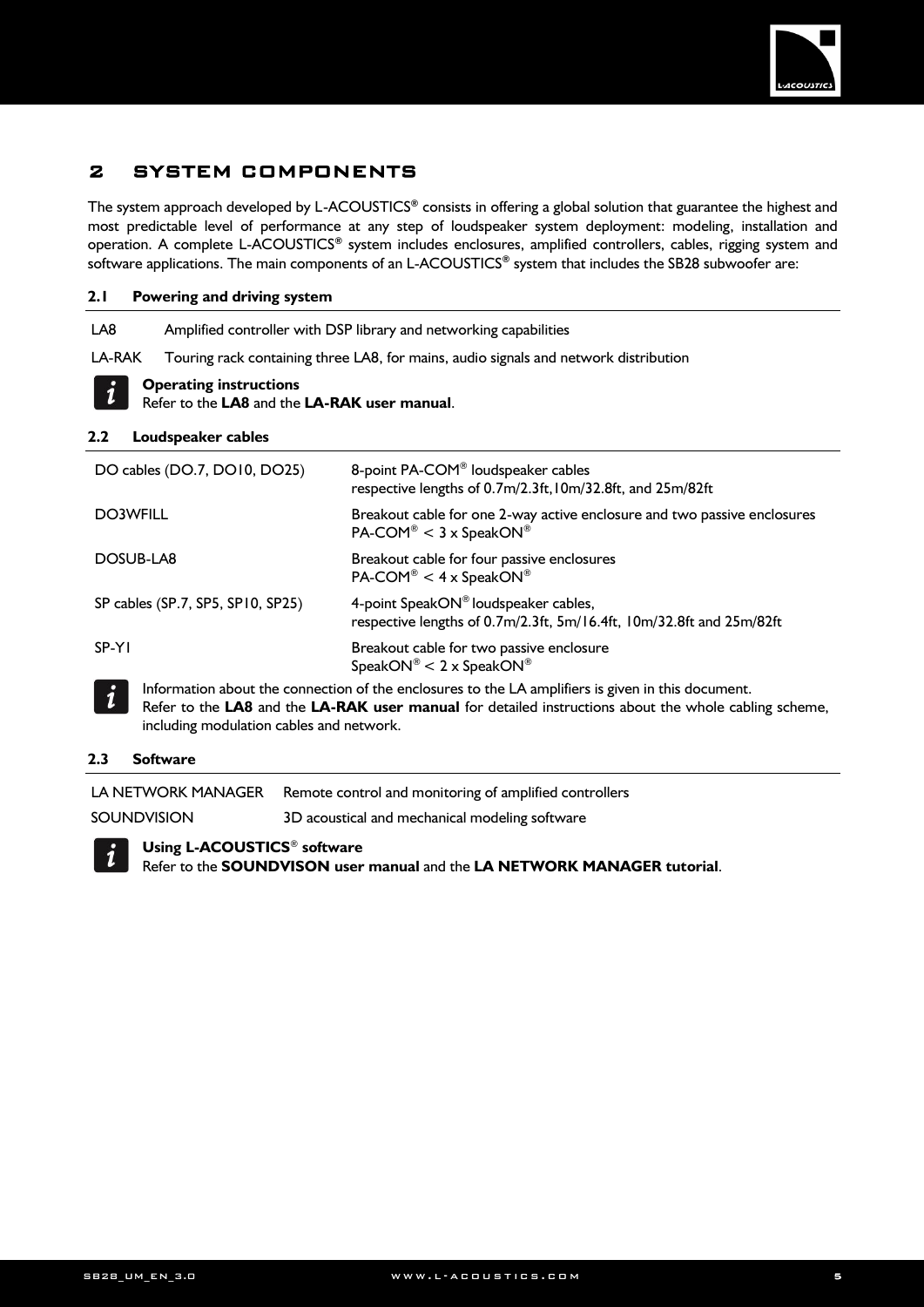SB28 SUBWOOFER USER MANUAL

VERSION 3.0



**L-ACOUSTICS**® **system components for SB28**  (excluding main systems, rigging elements and modulation cables)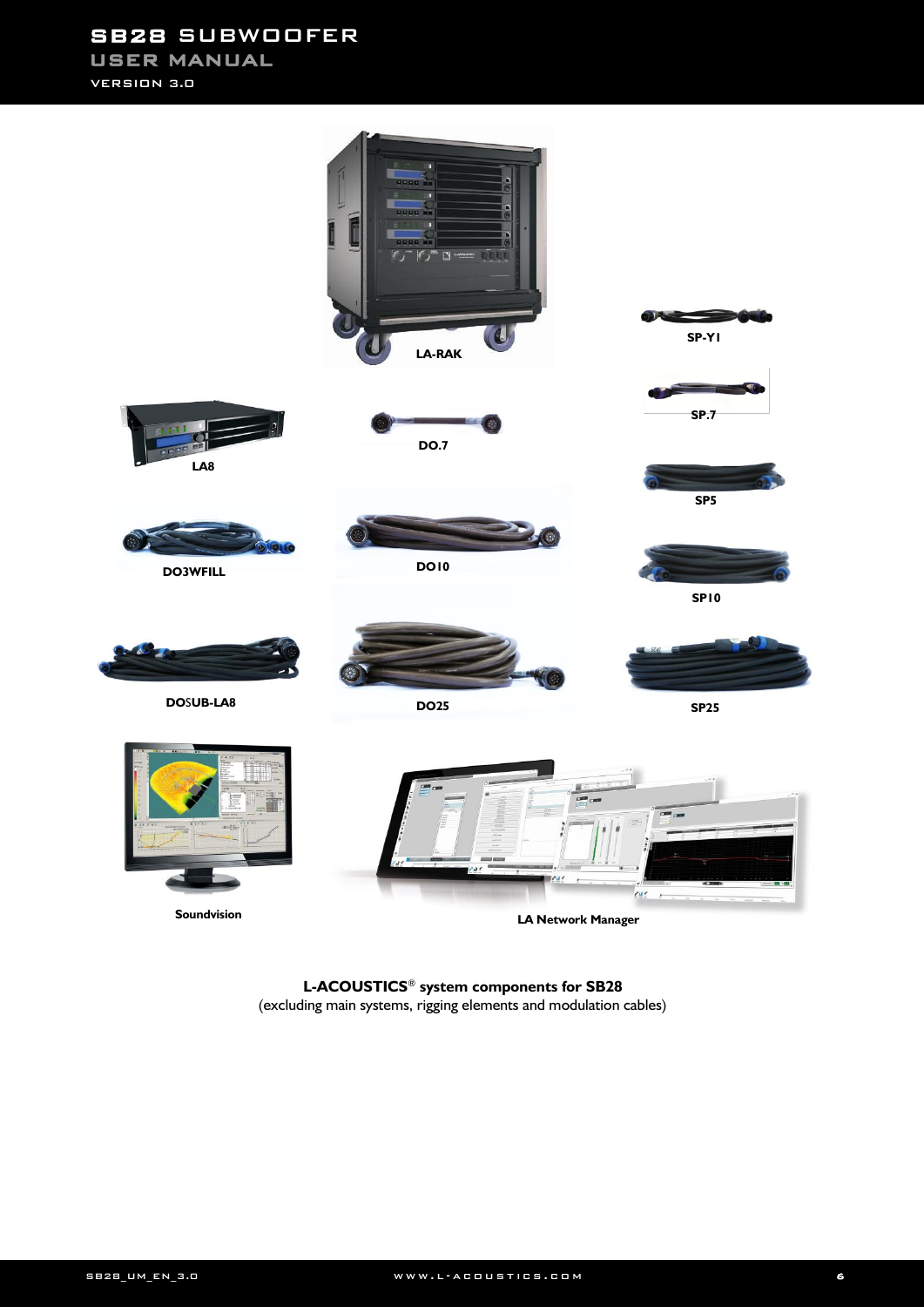

# <span id="page-6-0"></span>3 OPERATING MODES

### <span id="page-6-1"></span>**3.1 STANDARD mode**

In STANDARD mode, a subwoofer system operates with an omni-directional directivity pattern.

It corresponds to the use of SB subwoofers as single elements or as an array in standard configuration.

The SB28 subwoofers are driven by the LA8 amplified controller with a choice of two factory presets, each one offering a distinct upper frequency limit in order to optimize the acoustic coupling between the subwoofer system and a main full-range system.



### <span id="page-6-2"></span>**3.2 CARDIOID mode**

In CARDIOID mode, a subwoofer system produces a rear SPL rejection.

It corresponds to the use of an array of four SB enclosures with one reversed element, i.e. turned towards the rear.

The SB28 subwoofers are driven by the LA8 amplified controller with a choice of two different factory presets, each one offering a distinct upper frequency limit, in order to optimize the acoustic coupling between the subwoofer system and a main full-range system. Both presets feature delay settings optimized for SB28 arrays in cardioid configuration.





#### **Delay settings**

When combining a line source with subwoofers, delays may have to be added to the presets. Refer to the **LA8 PRESET LIBRARY user manual** to obtain the pre-alignment delay values.



### **Grouping subwoofers**

Place the subwoofer enclosures side by side. If not possible, the maximum distance between two adjacent acoustic centers must be 2.8 m or 1.7 m whether the upper frequency limit of the subwoofer system is 60 Hz or 100 Hz, respectively.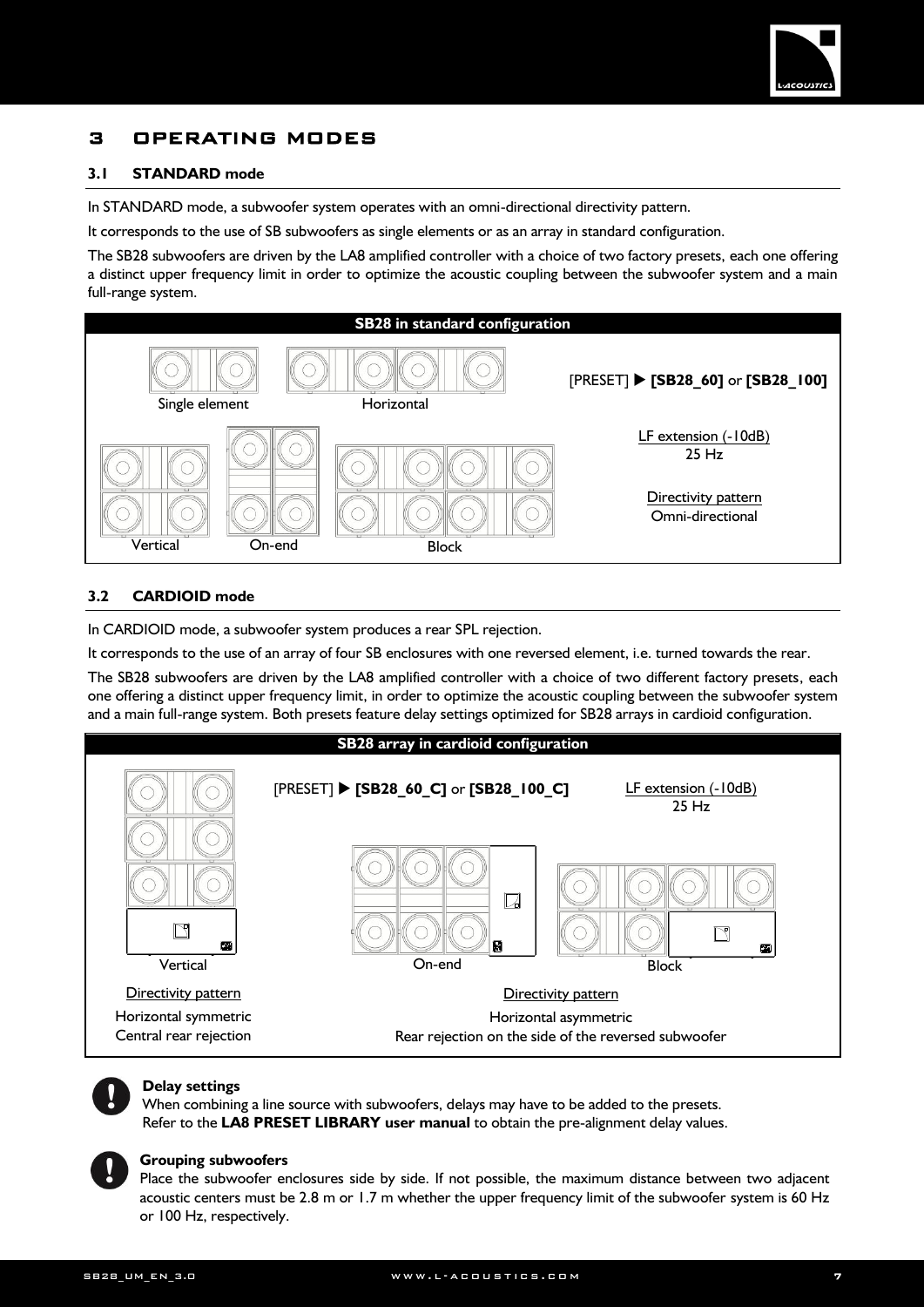# <span id="page-7-0"></span>4 LOUDSPEAKER CONNECTION

The SB28 subwoofer is equipped with one 4-point SpeakON® connector.



### **Internal pinout for SB28 subwoofers**

| SpeakON® points                                                    |  |  |
|--------------------------------------------------------------------|--|--|
| <b>Transducer connectors</b> $  LF +   LF -   Not used   Not used$ |  |  |

The SB28 is exclusively amplified by the L-ACOUSTICS® LA8 amplified controller.

To cable SB28 subwoofers with the LA8, three options are available:

#### Option A:

▶ Connect a **DO** cable (DO.7, DO10 or DO25) to the PA-COM<sup>®</sup> connector of the LA8 and use the **DOSUB-LA8** to split the audio signals into four channels, each one feeding one subwoofer.

#### Option B:

 Connect an **SP** cable (SP.7, SP5, SP10 or SP25) to one of the SpeakON® connectors of the LA8, and use the **SP-Y1** cable to split the audio signals into two channels, each one feeding one subwoofer. The **CC4FP** adaptor allows interfacing the **SP** and **SP-Y1** cables. Apply the same cabling scheme with the other LA8 SpeakON® connector.

#### Option C:

▶ Connect a **DO** cable (DO.7, DO10 or DO25) to the PA-COM<sup>®</sup> connector of the LA8 and use the DO3WFILL to split the audio signals into one channel pair, feeding one two-way enclosure, and two single channels, each one feeding one SB28 subwoofer.  $\bigoplus$  This cabling scheme needs a dedicated custom preset.



#### **Maximum of 4 SB28 subwoofers per LA8**

1 SB28 subwoofer can be connected to each output channel on the LA8.



#### **PA-COM® standard**

Using cable other than specified in this document to connect a subwoofer via the PA-COM® connector of the LA8 may affect the acoustic results. Refer to the **LA8 PACOM CABLES technical bulletin**.



### **CARDIOID mode**

By connecting the reversed subwoofer to OUT 1, Option A and Option B allow using the cardioid preset



### **Impedance load**

4 Ω for1 SB28.



**Connecting four SB28 to one LA8 with the DOSUB-LA8 (Option A)**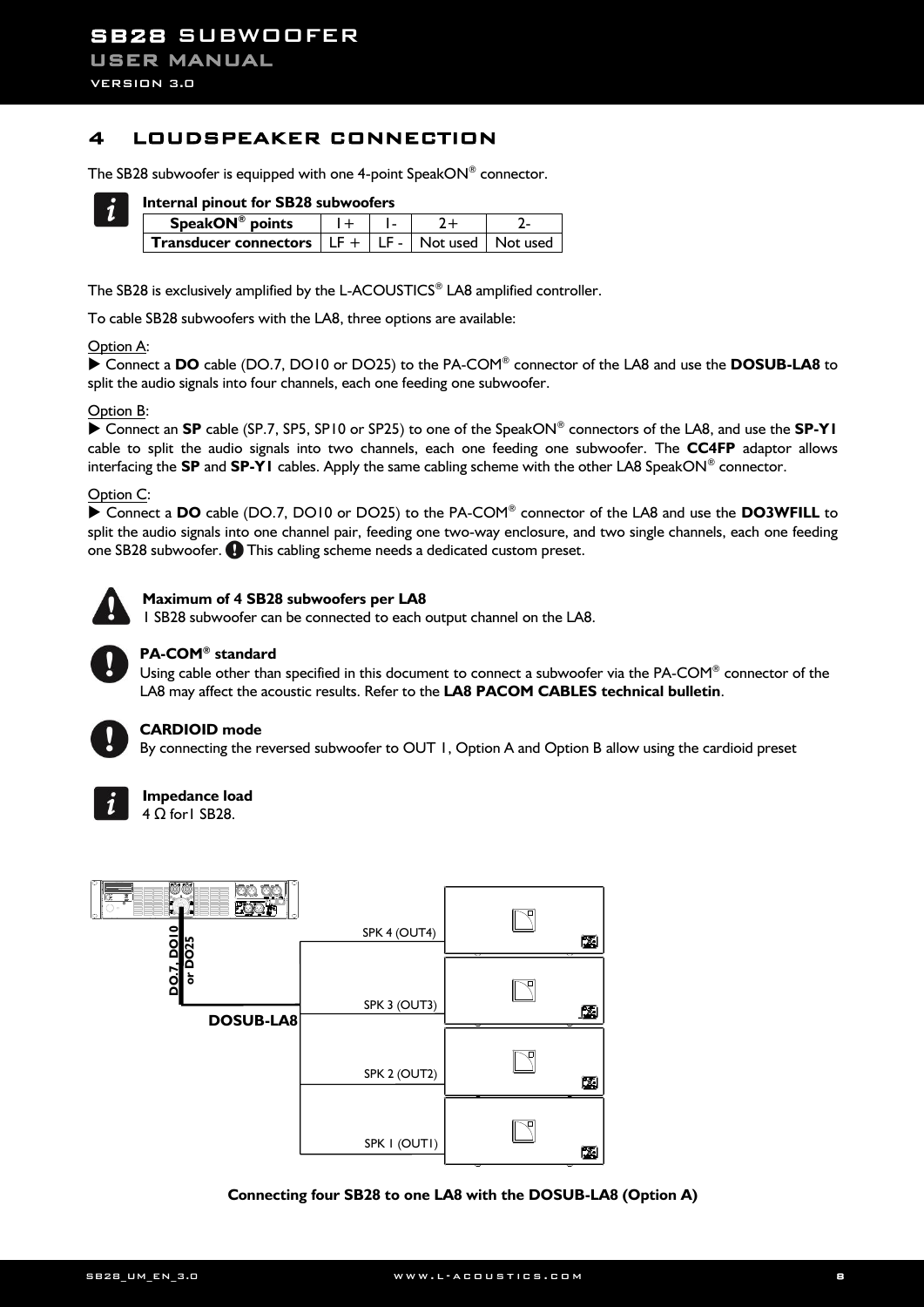

# <span id="page-8-0"></span>APPENDIX A: PRESET DESCRIPTION



The latest version of each **PRESET LIBRARY** and the corresponding **user manuals** are downloadable from the L-ACOUSTICS® web site.

### <span id="page-8-1"></span>**[SB28\_60] and [SB28\_100]: standard subwoofer**

To use SB28 subwoofers in STANDARD mode, as single elements or as an array in standard configuration.

| LA8              |                     | Routing* | Accessible (O) and locked (X) parameters |      |       |          |  |
|------------------|---------------------|----------|------------------------------------------|------|-------|----------|--|
| Inputs/Outputs   | Elements to connect |          | Mute                                     | Gain | Delay | Polarity |  |
| IN A             | Input signal A      | IN A     |                                          |      |       |          |  |
| IN B             | Input signal B      | $IN_B$   |                                          |      |       |          |  |
| OUT I            | Subwoofer           | SB A     |                                          |      |       |          |  |
| OUT <sub>2</sub> | Subwoofer           | SB A     |                                          |      |       |          |  |
| OUT <sub>3</sub> | Subwoofer           | SB B     |                                          |      |       |          |  |
| OUT <sub>4</sub> | Subwoofer           | SB B     |                                          |      |       |          |  |

 $*$  IN: input signal. A, B: channel A, B. SB: subwoofer.

### <span id="page-8-2"></span>**[SB28\_60\_C] and [SB28\_100\_C]: cardioid subwoofer**

To use SB28 subwoofers in CARDIOID mode, as an array in cardioid configuration.

| LA8              | Elements to connect | Routing* | Accessible (O) and blocked (X) parameters |      |              |          |  |
|------------------|---------------------|----------|-------------------------------------------|------|--------------|----------|--|
| Inputs/Outputs   |                     |          | <b>Mute</b>                               | Gain | <b>Delay</b> | Polarity |  |
| IN A             | Input signal A      | IN A     |                                           |      |              |          |  |
| IN B             | Input signal B      | IN B     |                                           |      |              |          |  |
| OUT I            | Reversed subwoofer  | SR A     |                                           |      |              |          |  |
| OUT <sub>2</sub> | Subwoofer           | SB A     |                                           |      |              |          |  |
| OUT <sub>3</sub> | Subwoofer           | SB A     |                                           |      |              |          |  |
| OUT <sub>4</sub> | Subwoofer           | SB A     |                                           |      |              |          |  |

 $*$  IN: input signal. A, B: channel A, B. SB: subwoofer. SR: reversed subwoofer.

### <span id="page-8-3"></span>APPENDIX B: SPECIFICATIONS FOR LOUDSPEAKER CABLES



### **Cable quality and resistance**

Only use high-quality fully insulated speaker cables made of stranded copper wire. Use cables of gauge offering low resistance per unit length and keep the cables as short as possible.

The following table provides the recommended maximum length depending on the cable cross-section and on the impedance load connected to the amplifier.

|                     |            |            | Recommended maximum length |     |                 |     |                   |    |
|---------------------|------------|------------|----------------------------|-----|-----------------|-----|-------------------|----|
| Cable cross-section |            |            | $8 \Omega$ load            |     | $4 \Omega$ load |     | 2.7 $\Omega$ load |    |
| mm <sup>-</sup>     | <b>SWG</b> | <b>AWG</b> | m                          | π   | m               |     | m                 |    |
|                     |            |            | 30                         | 100 |                 | 50  |                   |    |
|                     |            |            | 50                         | 160 | 25              | 80  |                   |    |
|                     |            |            |                            | 240 |                 | 20  |                   | 80 |
|                     |            |            | ' 20                       | 390 | 60              | '95 |                   |    |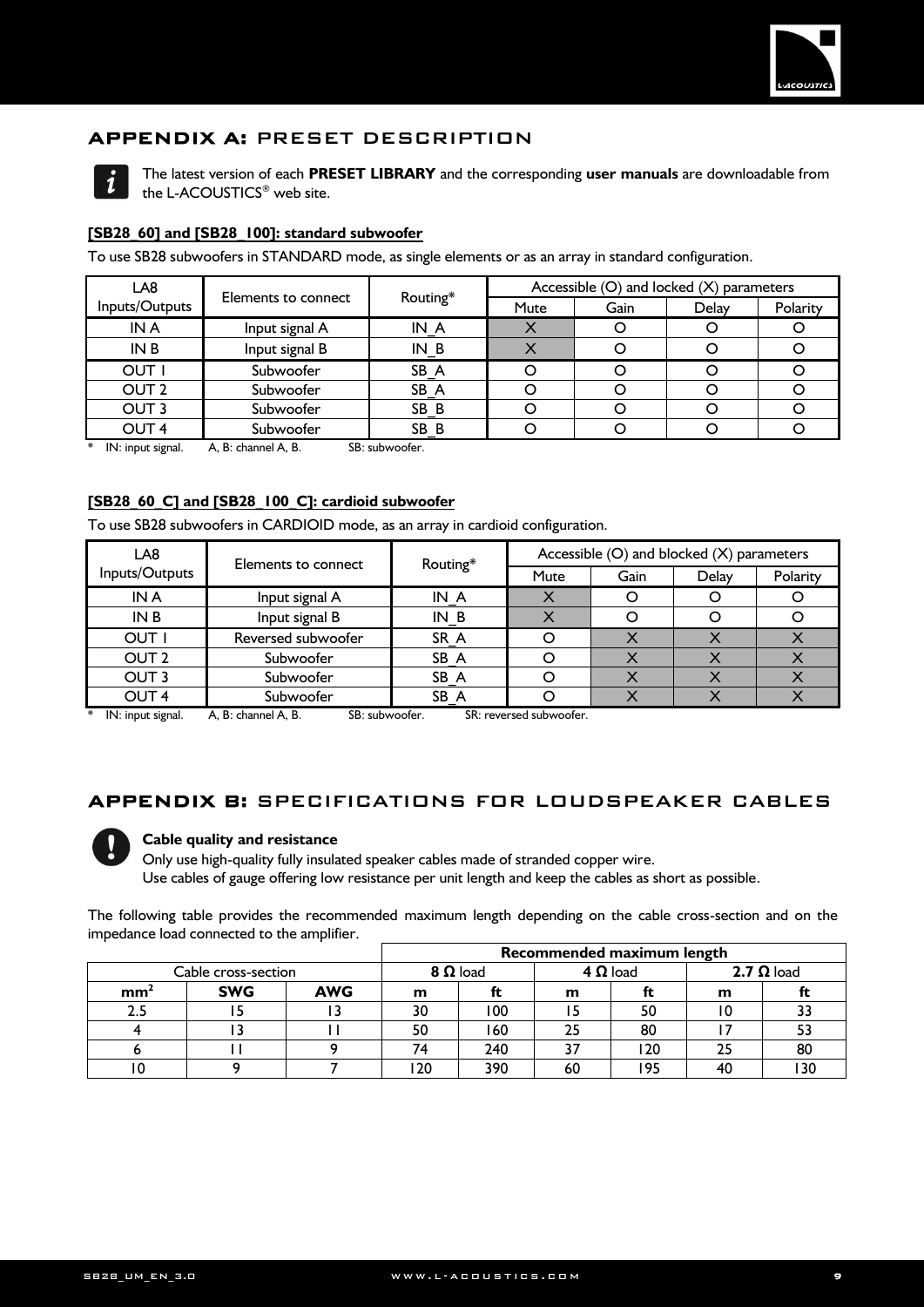# <span id="page-9-0"></span>APPENDIX C: SPECIFICATIONS



<sup>1</sup> Peak level measured at 1 m under half-space conditions using pink noise with crest factor 4 (preset specified in brackets).